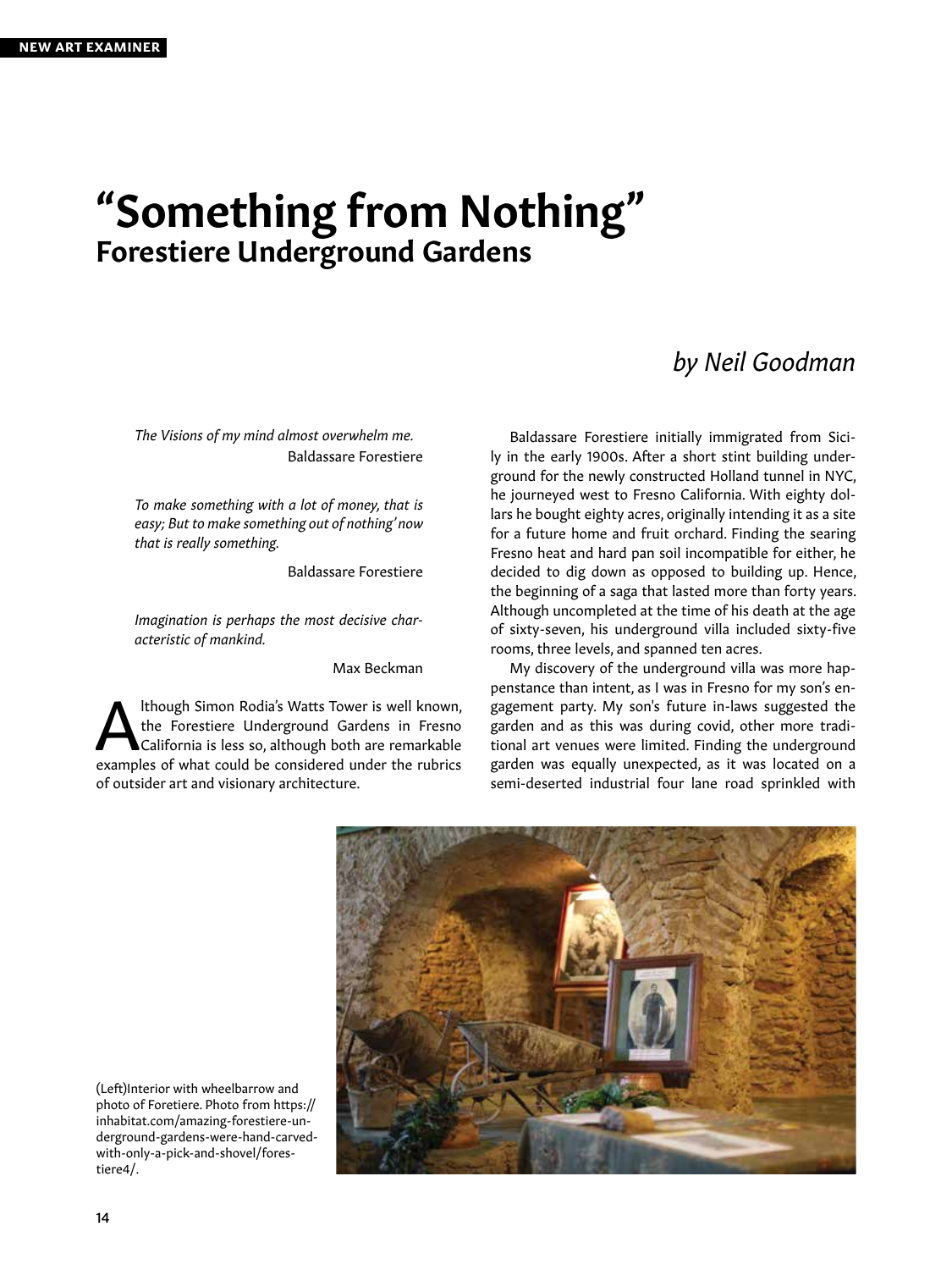

Baldassare Forestiere at the entrance to the Underground Garden. Photo from http://www.undergroundgardens.com.



Two underground trees in a hallway. Photos from https://inhabitat.com/amazing-forestiere-underground-gardens-were-handcarved-with-only-a-pick-and-shovel/forestiere4/.

gas stations, a train crossing and a vintage motel. In some ways it was like wandering into the catacombs via Cicero Avenue, as the small pathway leading to the cavernous entrance was both surrounded by chain link fence and equally understated and innocuous.

Although Forestiere's work could be thought of as utopian, his early intent was far more pragmatic, as he ultimately hoped to create an event and entertainment center, complete with an underground parking ground. Sometimes we can do all of the right things for unconventional reasons, and if his interest was financial, his means of realizing it were entirely inconvenient as well as labor intensive. Using largely a pickax, a wheelbarrow, and occasionally two mules, he built as he dug, using discarded material mixed with cement to create cavernous rooms and connecting hallways. If plans were largely intuitive, the results were intentional, as each room was succinct and considered in function and use. For natural light, he created a series of open-air portals, which could be closed with glass for the winter and reciprocally opened in the summer. The connecting passages were of various dimensions, which constricted or expanded based upon cooling, heating, and air flow needs. His ecosystem included cisterns for collecting water, a solar bath, an underground fishpond, as well as winter and summer rooms on three levels. His villa also had fully functioning kitchens, bedrooms, seating, and multiple fireplaces. If other underground chambers were built for the dead, his was clearly for the living.

For sustenance, he planted fruit trees on various levels, which included above and below the surface. Plantings above sheltered the sun, while those below were planted on multiple levels which allowed harvest times to be lagged, insuring a steady supply of fruit throughout the year. Additionally, trees and grape vines were placed off center of the portals, giving them indirect light, which softened the direct sun. Trees were also grafted, producing multiple varieties of fruit from the same root. More than one hundred years later, many of these trees are still producing.

His Catholic heritage also influenced his design, as rooms were built in alcoves of seven or three, respectively relating to the seven sacraments as well as the trinity.

(Left) Subterranean garden with fruit tree. (Right) Underground orange tree. Photos from https://inhabitat.com/amazing-forestiereunderground-gardens-were-hand-carved-with-only-a-pick-and-shovel/forestiere4/.